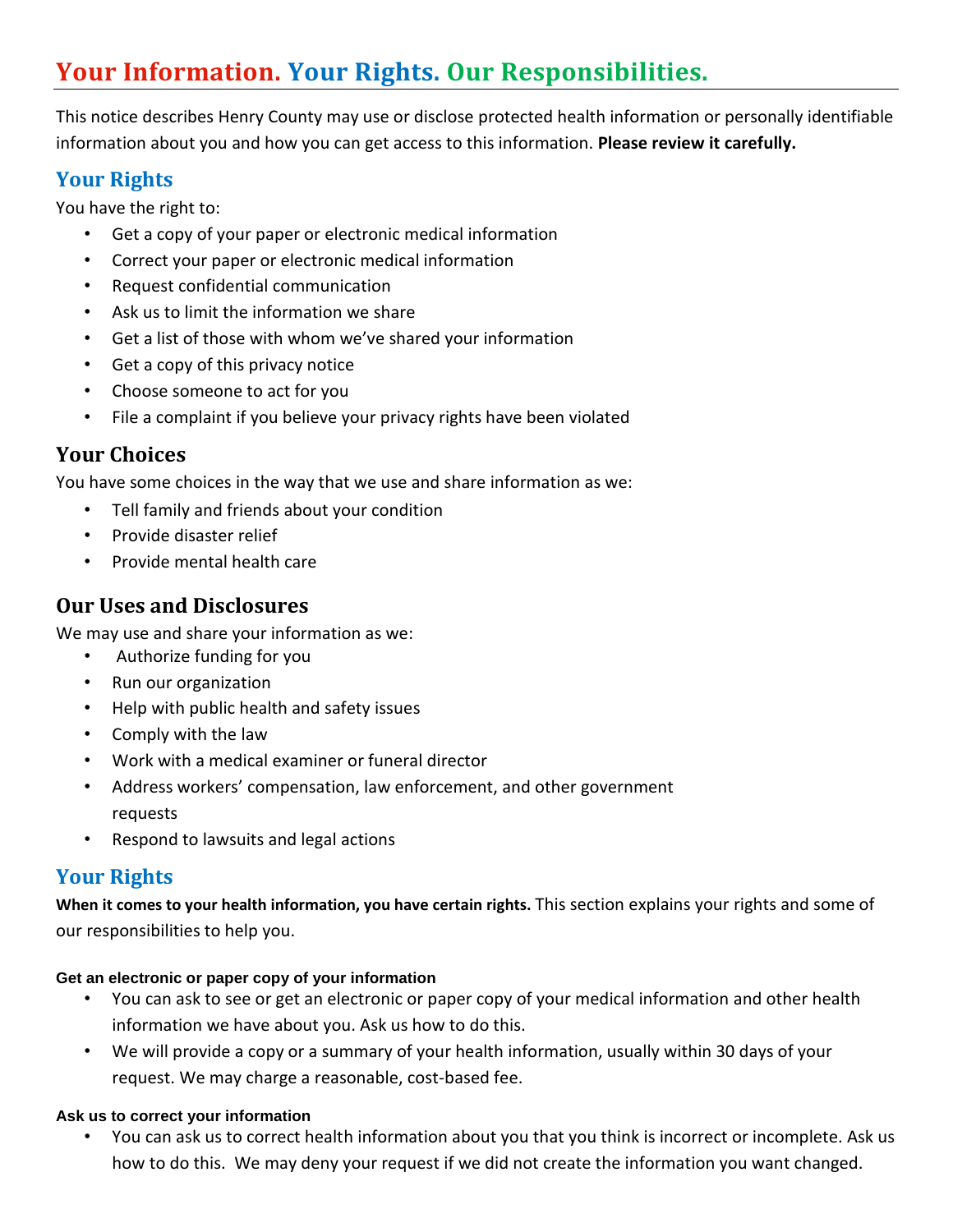• We may say "no" to your request, but we'll tell you why in writing within 60 days.

#### **Request confidential communications**

- You can ask us to contact you in a specific way (for example, home or office phone) or to send mail to a different address.
- We will say "yes" to all reasonable requests.

### **Ask us to limit what we use or share**

• You can ask us not to use or share certain health information for treatment, payment, or our operations. We are not required to agree to your request, and we may say "no" if it would affect your care.

### **Get a list of those with whom we've shared information**

- You can ask for a list (accounting) of the times we've shared your health information for six years prior to the date you ask, who we shared it with, and why.
- We will include all the disclosures except for those about treatment, payment, and health care operations, and certain other disclosures (such as any you asked us to make). We'll provide one accounting a year for free but will charge a reasonable, cost-based fee if you ask for another one within 12 months.

### **Get a copy of this privacy notice**

You can ask for a paper copy of this notice at any time, even if you have agreed to receive the notice electronically. We will provide you with a paper copy promptly.

### **Choose someone to act for you**

- If you have given someone medical power of attorney or if someone is your legal guardian, that person can exercise your rights and make choices about your health information.
- We will make sure the person has this authority and can act for you before we take any action.

### **File a complaint if you feel your rights are violated**

- You can complain if you feel we have violated your rights by contacting us using the information on page 1.
- You can file a complaint with the U.S. Department of Health and Human Services Office for Civil Rights by sending a letter to 200 Independence Avenue, S.W., Washington, D.C. 20201, calling 1-877-696- 6775, or visiting **www.hhs.gov/ocr/privacy/hipaa/complaints/.**
- We will not retaliate against you for filing a complaint.

# **Your Choices**

**For certain health information, you can tell us your choices about what we share.** If you have a clear preference for how we share your information in the situations described below, talk to us. Tell us what you want us to do, and we will follow your instructions.

In these cases, you have both the right and choice to tell us to:

- Share information with your family, close friends, or others involved in your care
- Share information in a disaster relief situation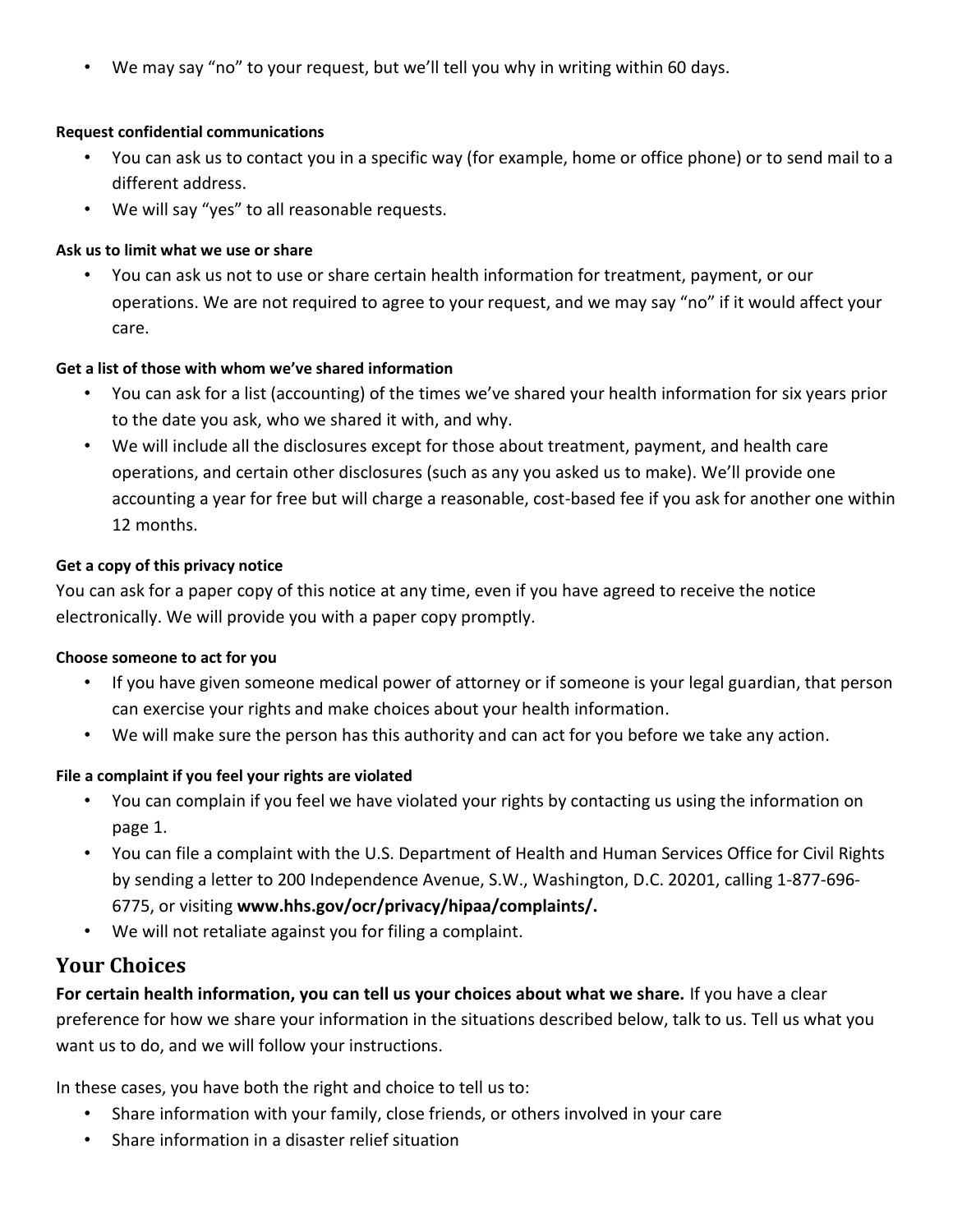*If you are not able to tell us your preference, for example if you are unconscious, we may go ahead and share your information if we believe it is in your best interest. We may also share your information when needed to lessen a serious and imminent threat to health or safety.*

In these cases we never share your information unless you give us written permission:

- Marketing purposes
- Sale of your information
- Most sharing of psychotherapy notes

# **Our Uses and Disclosures**

### **How do we typically use or share your health information?**

We typically use or share your health information in the following ways.

### **Run our organization**

We can use and share your health information to authorize funding, improve your access to services, and contact you when necessary.

*Example: We use health information about you to manage your treatment and services.* 

### **How else can we use or share your health information?**

We are allowed or required to share your information in other ways – usually in ways that contribute to the public good, such as public health and research. We have to meet many conditions in the law before we can share your information for these purposes. For more information see:

[www.hhs.gov/ocr/privacy/hipaa/understanding/consumers/index.html](http://www.hhs.gov/ocr/privacy/hipaa/understanding/consumers/index.html)**.**

### **Help with public health and safety issues**

We can share health information about you for certain situations such as:

- Preventing disease
- Helping with product recalls
- Reporting adverse reactions to medications
- Reporting suspected abuse, neglect, or domestic violence
- Preventing or reducing a serious threat to anyone's health or safety

### **Comply with the law**

We will share information about you if state or federal laws require it, including with the Department of Health and Human Services if it wants to see that we're complying with federal privacy law.

### **Work with a medical examiner or funeral director**

We can share health information with a coroner, medical examiner, or funeral director when an individual dies.

### **Address workers' compensation, law enforcement, and other government requests**

We can use or share health information about you:

- For workers' compensation claims
- For law enforcement purposes or with a law enforcement official